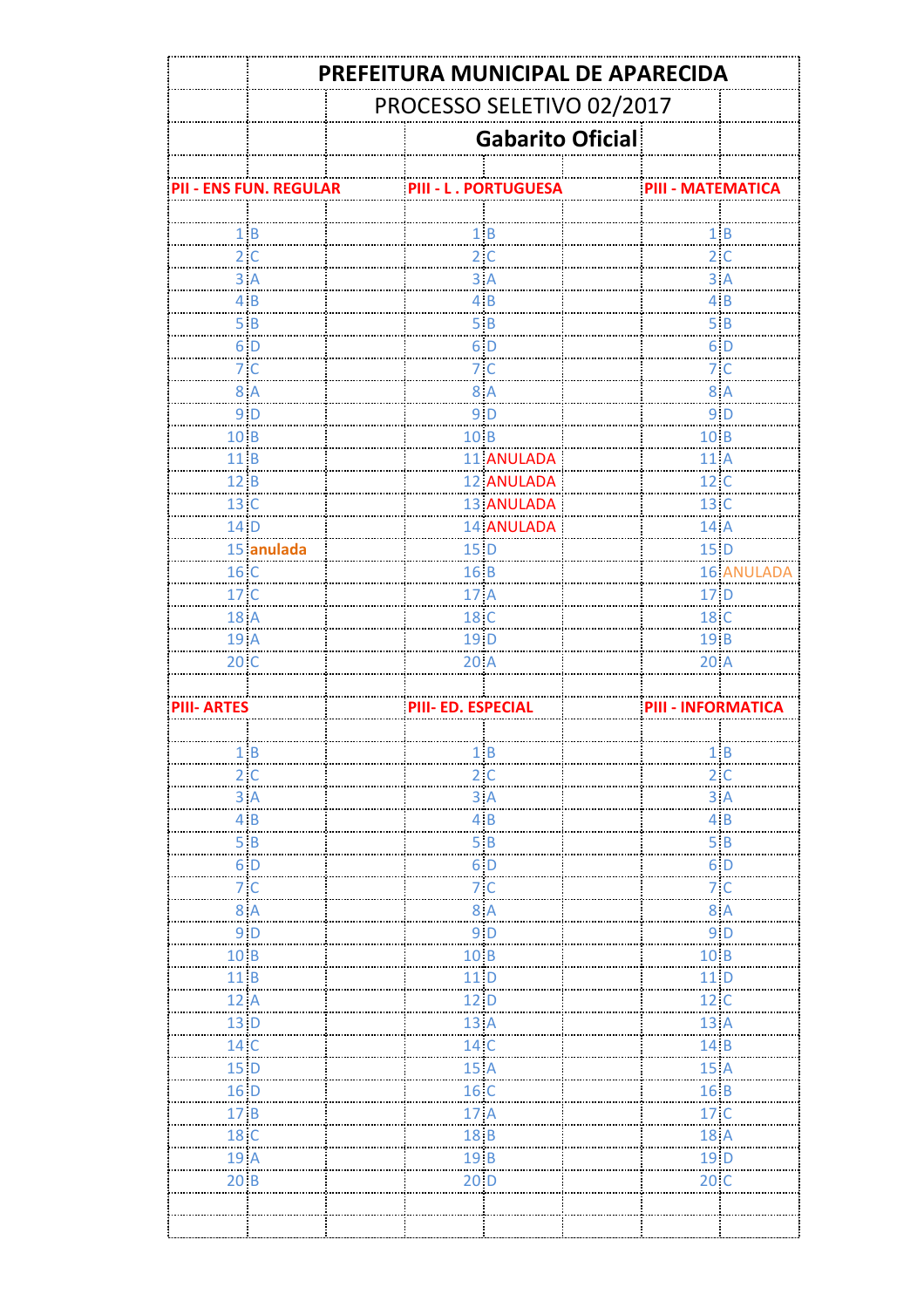|                          | PREFEITURA MUNICIPAL DE APARECIDA |                       |                         |  |                           |                  |  |  |  |
|--------------------------|-----------------------------------|-----------------------|-------------------------|--|---------------------------|------------------|--|--|--|
|                          | PROCESSO SELETIVO 02/2017         |                       |                         |  |                           |                  |  |  |  |
|                          |                                   |                       | <b>Gabarito Oficial</b> |  |                           |                  |  |  |  |
| <b>MONITOR - ED. INC</b> |                                   | PI - ED. INFANTIL     |                         |  | PII - OFIC. UNID. MUN     |                  |  |  |  |
|                          |                                   |                       |                         |  |                           |                  |  |  |  |
|                          | 1 <sub>D</sub>                    |                       | 1 <sub>1</sub>          |  |                           | 1 <sub>1</sub>   |  |  |  |
|                          | 2B                                |                       | 2B                      |  |                           | 2B               |  |  |  |
|                          | $\frac{3}{1}$ B                   |                       | $\frac{3}{1}$ B         |  |                           | $3 \, B$         |  |  |  |
|                          | 4 <sup>c</sup>                    |                       | 4 <sup>c</sup>          |  |                           | $4^\circ$ C      |  |  |  |
|                          | 5A                                |                       | 5A                      |  |                           | 5A               |  |  |  |
|                          | 6B                                |                       | 6B                      |  |                           | 6A               |  |  |  |
|                          | 7B                                |                       | 7B                      |  |                           | 7B               |  |  |  |
|                          | <b>8 ANULADA</b>                  |                       | <b>8 ANULADA</b>        |  |                           | <b>8 ANULADA</b> |  |  |  |
|                          | $9$ $D$                           |                       | 9 <sub>1</sub> D        |  |                           | 9 <sub>1</sub> D |  |  |  |
| 10 <sub>1</sub>          |                                   |                       | $10$ <sub>i</sub> D     |  | 10 <sub>1</sub><br>.      |                  |  |  |  |
| 11B                      |                                   |                       | 11 D                    |  | 11A                       |                  |  |  |  |
| 12A                      |                                   |                       | 12 D                    |  | 12 <sub>1</sub> D         |                  |  |  |  |
| 13 D                     |                                   |                       | 13 D                    |  | $13$ $D$                  |                  |  |  |  |
| 14 D                     |                                   |                       | 14 A                    |  | 14 A                      |                  |  |  |  |
| $15$ D                   |                                   |                       | 15B                     |  | 15 <sub>C</sub>           |                  |  |  |  |
| 16 <sub>D</sub>          |                                   |                       | 16 A                    |  | 16 A                      |                  |  |  |  |
| 17B                      |                                   |                       | 17 B                    |  | $171$ D                   |                  |  |  |  |
| 18 D                     |                                   |                       | 18: D                   |  | 18 A                      |                  |  |  |  |
| 19 D                     |                                   |                       | 19 B                    |  | 19 D                      |                  |  |  |  |
| 20B                      |                                   |                       | 20A                     |  | 20A                       |                  |  |  |  |
|                          |                                   |                       |                         |  |                           |                  |  |  |  |
| PII - GEOMETRIA          |                                   | <b>PII - ESPANHOL</b> |                         |  | <b>PII - INGLES</b>       |                  |  |  |  |
|                          | 1 <sub>D</sub>                    |                       | $1\vert D$              |  |                           | $1$ : $D$<br>.   |  |  |  |
|                          | 2 B                               |                       | 2B                      |  |                           | 2 B              |  |  |  |
|                          | 3B                                |                       | $\frac{3}{2}$           |  |                           | 3 B              |  |  |  |
|                          | 4C                                |                       | 4 <sub>1</sub> C        |  |                           | 4 <sub>1</sub> C |  |  |  |
|                          | 5A                                |                       | 5A                      |  |                           | 5A               |  |  |  |
|                          | 6B                                |                       | 6B                      |  |                           | 6B               |  |  |  |
|                          | 7B                                |                       | 7B                      |  |                           | 7B               |  |  |  |
|                          | <b>8 ANULADA</b>                  |                       | 8 ANULADA               |  |                           | <b>8 ANULADA</b> |  |  |  |
|                          | $9\vert D$                        |                       | 9 <sub>1</sub> D        |  |                           | 9 D              |  |  |  |
| 10 <sub>1</sub>          |                                   |                       | 10 <sub>D</sub>         |  | $10$ D                    |                  |  |  |  |
| 11 A                     |                                   |                       | 11B                     |  | 11 A                      |                  |  |  |  |
| 12A                      |                                   |                       |                         |  | $12$ D                    |                  |  |  |  |
| 13 <sub>.C</sub>         |                                   |                       | $\frac{12}{13}$ C       |  | $13 \, B$                 |                  |  |  |  |
| 14B                      |                                   |                       | 14 <sub>.</sub> C       |  | 14 A                      |                  |  |  |  |
| 15 <sub>.D</sub>         |                                   |                       | 15A                     |  | 15B                       |                  |  |  |  |
| $16$ $D$                 |                                   |                       | 16 <sub>1</sub>         |  | 16 D                      |                  |  |  |  |
| 17 C                     |                                   |                       | 17A                     |  | 17 A                      |                  |  |  |  |
| 18 <sub>.</sub> A        |                                   |                       | 18 <sub>.</sub> C       |  |                           |                  |  |  |  |
| 19 B                     |                                   |                       |                         |  | 18 <sub>.</sub> C<br>19 B |                  |  |  |  |
| 20 <sub>1</sub> D        |                                   |                       | $191$ A<br>20A          |  | 20B                       |                  |  |  |  |
|                          |                                   |                       |                         |  |                           |                  |  |  |  |
|                          |                                   |                       |                         |  |                           |                  |  |  |  |
|                          |                                   |                       |                         |  |                           |                  |  |  |  |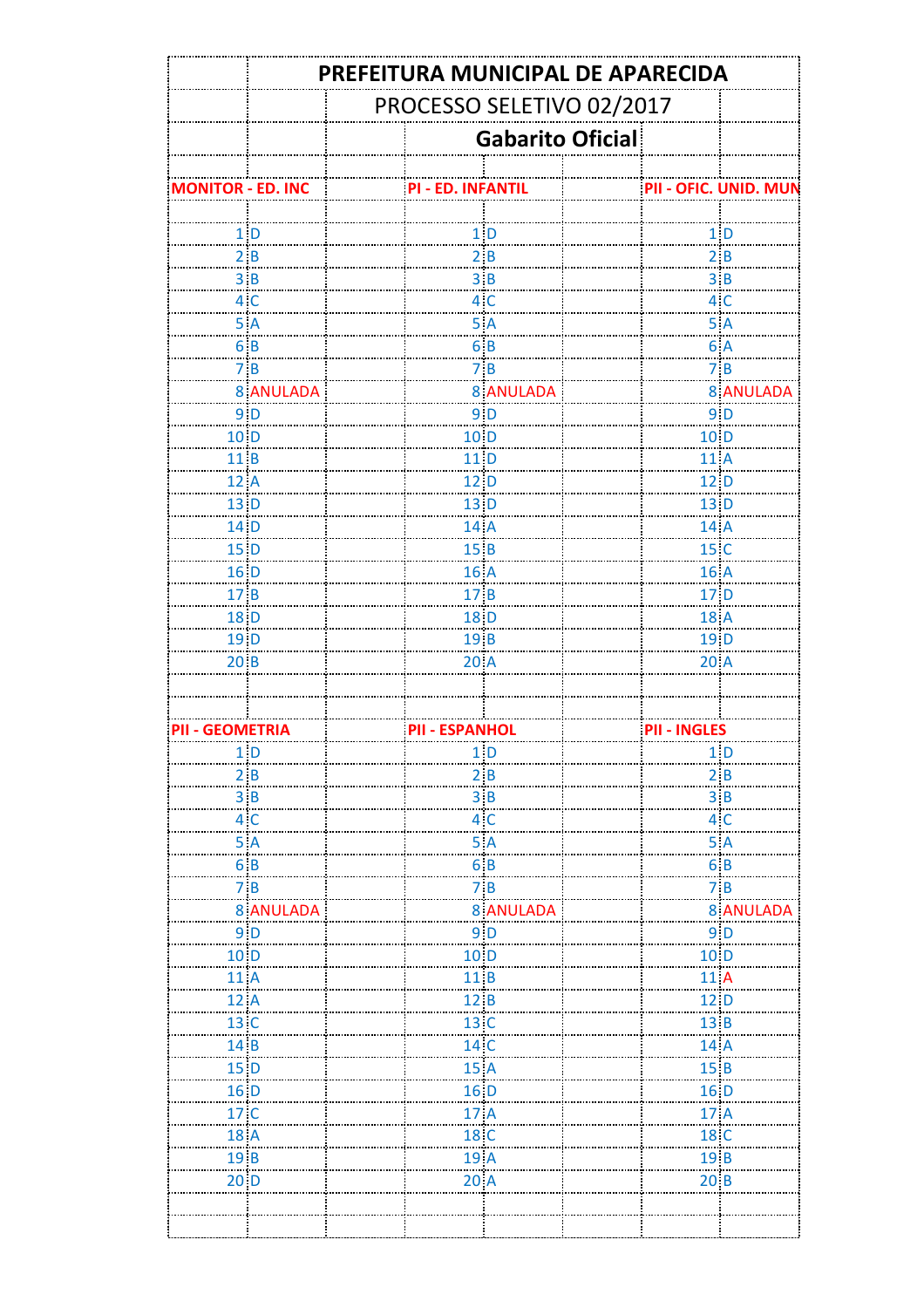|                 | PREFEITURA MUNICIPAL DE APARECIDA |                   |                             |  |                        |                  |  |  |  |
|-----------------|-----------------------------------|-------------------|-----------------------------|--|------------------------|------------------|--|--|--|
|                 | PROCESSO SELETIVO 02/2017         |                   |                             |  |                        |                  |  |  |  |
|                 |                                   |                   | <b>Gabarito Oficial</b>     |  |                        |                  |  |  |  |
|                 |                                   |                   |                             |  |                        |                  |  |  |  |
|                 |                                   |                   |                             |  |                        |                  |  |  |  |
|                 | <b>MONITOR - DOCENCIA</b>         |                   | <b>PIII - ADMINISTRAÇÃO</b> |  | PII - DESENHO ARQ.     |                  |  |  |  |
|                 | 1B<br>.                           |                   | $1\vert D$                  |  |                        | 1 <sub>b</sub>   |  |  |  |
|                 | $2^{\circ}$ C                     |                   | 2B                          |  | $2 \, B$               |                  |  |  |  |
|                 | $3 \nA$                           |                   | $\frac{3}{1}$ B             |  | $\frac{3}{1}$ B        |                  |  |  |  |
|                 | 4B                                |                   | 4 <sup>°</sup>              |  | 4 <sup>°</sup>         |                  |  |  |  |
|                 | 5B<br>.                           |                   | 5A                          |  | 5A                     |                  |  |  |  |
|                 | $6$ D<br>$\sim$                   |                   | 6B                          |  | 6B                     |                  |  |  |  |
|                 | 7 <sup>c</sup>                    |                   | 7B                          |  | 7B                     |                  |  |  |  |
|                 | 8A                                |                   | 8 Anulada                   |  |                        | 8 ANULADA        |  |  |  |
|                 | 9 <sub>1</sub> D                  |                   | $9$ $D$                     |  |                        | $9$ $D$          |  |  |  |
| 10.B            |                                   | 10 <sub>10</sub>  |                             |  | 10 <sub>1</sub><br>.   |                  |  |  |  |
| 11 D            |                                   | 11 <sup>C</sup>   |                             |  | 11 B                   |                  |  |  |  |
| 12 <sup>°</sup> |                                   | 12 A              |                             |  | 12 D                   |                  |  |  |  |
| 13 A            |                                   | 13 D              |                             |  | 13 B                   |                  |  |  |  |
| 14 C            |                                   | 14 B              |                             |  | 14 D                   |                  |  |  |  |
| 15 <sub>1</sub> |                                   | 15 <sub>.</sub> C |                             |  | 15 <sub>1</sub>        |                  |  |  |  |
| 16C             |                                   | 16 A              |                             |  | 16 B                   |                  |  |  |  |
| 17B             |                                   | 17 <sub>1</sub>   |                             |  | 17 A                   |                  |  |  |  |
| 18A             |                                   | 18 B              |                             |  | 18 <sub>.</sub> C      |                  |  |  |  |
| 19 <sub>C</sub> |                                   | 19A               |                             |  | $19$ $D$               |                  |  |  |  |
| 20 <sub>1</sub> |                                   | 20C               |                             |  | $20$ A                 |                  |  |  |  |
|                 |                                   |                   |                             |  |                        |                  |  |  |  |
|                 |                                   |                   |                             |  |                        |                  |  |  |  |
|                 |                                   |                   |                             |  |                        |                  |  |  |  |
| PII - HISTORIA  |                                   | PIII - FD. FISICA |                             |  | <b>PIL-CIENCIAS</b>    |                  |  |  |  |
|                 |                                   |                   |                             |  |                        |                  |  |  |  |
|                 | 1 B                               |                   | 1B                          |  |                        | 1 D              |  |  |  |
|                 |                                   |                   | $2^{\frac{1}{2}}C$          |  | 2B                     |                  |  |  |  |
|                 |                                   |                   | $\frac{3}{2}$ A             |  | $\frac{3}{1}$ B        |                  |  |  |  |
|                 | $\overline{4}$ B                  |                   | $\frac{4}{3}$ B             |  | 4 <sup>°</sup>         | .                |  |  |  |
|                 | 5B                                |                   | 5B                          |  | 5A                     |                  |  |  |  |
|                 | 6D                                |                   | 6 <sub>1</sub><br>j.,       |  | 6B                     |                  |  |  |  |
|                 | 7 C                               |                   | 7 <sup>°</sup>              |  | 7B                     |                  |  |  |  |
|                 | 8 A                               |                   | 8A                          |  |                        | <b>8 ANULADA</b> |  |  |  |
|                 | $9\vert D$                        | 9 <sub>1</sub>    |                             |  | 9 <sub>1</sub>         |                  |  |  |  |
| 10 <sub>B</sub> |                                   | 10B               |                             |  | 10 <sub>1</sub>        |                  |  |  |  |
| 11 D            |                                   | 11A               | ÷                           |  | 11B                    |                  |  |  |  |
| 12 A            |                                   | 12 <sub>1</sub> D |                             |  | 12 D                   |                  |  |  |  |
| 13 C            |                                   | 13A               | سنؤ                         |  | 13A                    |                  |  |  |  |
| 14 B            |                                   | 14A<br>.          |                             |  | 14 D                   |                  |  |  |  |
| 15 C            |                                   | 15 <sub>.</sub> C |                             |  | 15 A                   |                  |  |  |  |
| 16 D            |                                   | 16 <sub>.</sub> C |                             |  | 16B                    |                  |  |  |  |
| 17B             |                                   | 17 A              |                             |  | .<br>17A               |                  |  |  |  |
| 18 C            |                                   | 18 D              |                             |  | 18 D                   |                  |  |  |  |
| 19 A            |                                   | 19 B              |                             |  | 19 <sub>D</sub><br>. i |                  |  |  |  |
| $20$ D          |                                   | $20$ D            |                             |  | 20C                    |                  |  |  |  |